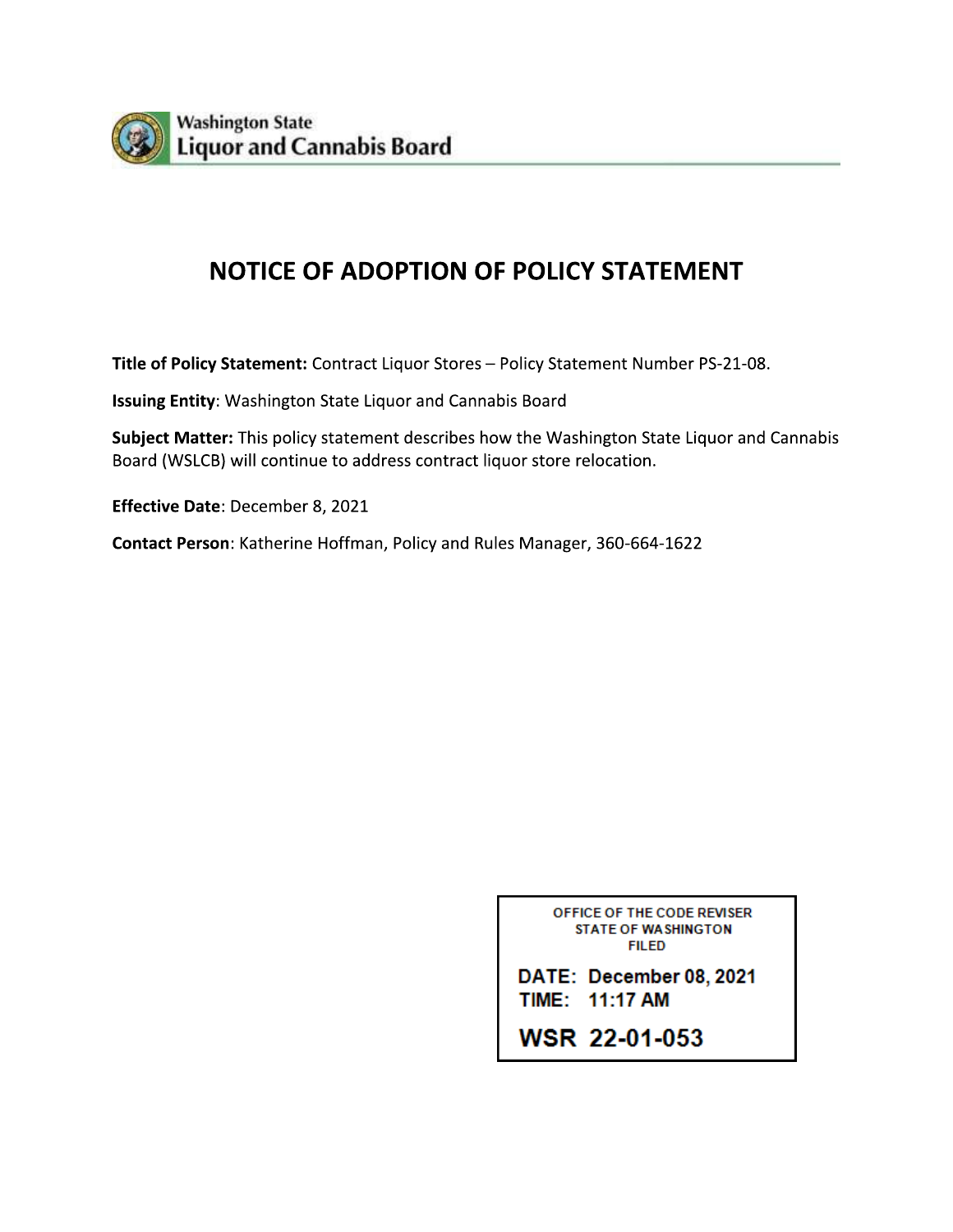

# **Policy Statement**

| Title:              | <b>Contract State Liquor Stores</b>                          | Number PS-21-08 |
|---------------------|--------------------------------------------------------------|-----------------|
| <b>References:</b>  | RCW 66.04.010(11)                                            |                 |
|                     | RCW 66.24.620                                                |                 |
|                     | RCW 66.24.630                                                |                 |
| Contact:            | Katherine Hoffman, Policy and Rules Manager, WSLCB           |                 |
| <b>Phone:</b>       | 360-664-1622                                                 |                 |
| Email:              | katherine.hoffman@lcb.wa.gov                                 |                 |
|                     | <b>Effective Date: December 8, 2021</b>                      |                 |
| <b>Approved By:</b> | Justin Nordhorn, Director Policy and External Affairs, WSLCB |                 |

#### **RCW 34.05.230 – [Interpretive and policy statements](https://app.leg.wa.gov/rcw/default.aspx?cite=34.05.230)**

(1) An agency is encouraged to advise the public of its current opinions, approaches, and likely courses of action by means of interpretive or policy statements. Current interpretive and policy statements are advisory only. To better inform the public, an agency is encouraged to convert long-standing interpretive and policy statements into rules.

#### **INTRODUCTION**

This policy statement describes how the Washington State Liquor and Cannabis Board (WSLCB) will continue to address contract liquor store relocation.

This policy statement supersedes and replaces previous Board Interim Policy (BIP) 01-2012, and any agency guidance concerning this topic.

#### **POLICY STATEMENT**

After June 1, 2012, a former contract liquor store manager or new title holder (new owner of the operating right as described in RCW  $66.24.620(4)(c)$  may relocate their business in their existing market area. Current contract liquor store managers may transfer or sell their business to a qualified liquor applicant or applicants. Contract liquor store buyers will be granted the exception to the minimum ten thousand square foot requirement, and must obtain a spirits retail liquor license from the Washington State Liquor and Cannabis Board (WSLCB) prior to the sale of any spirits.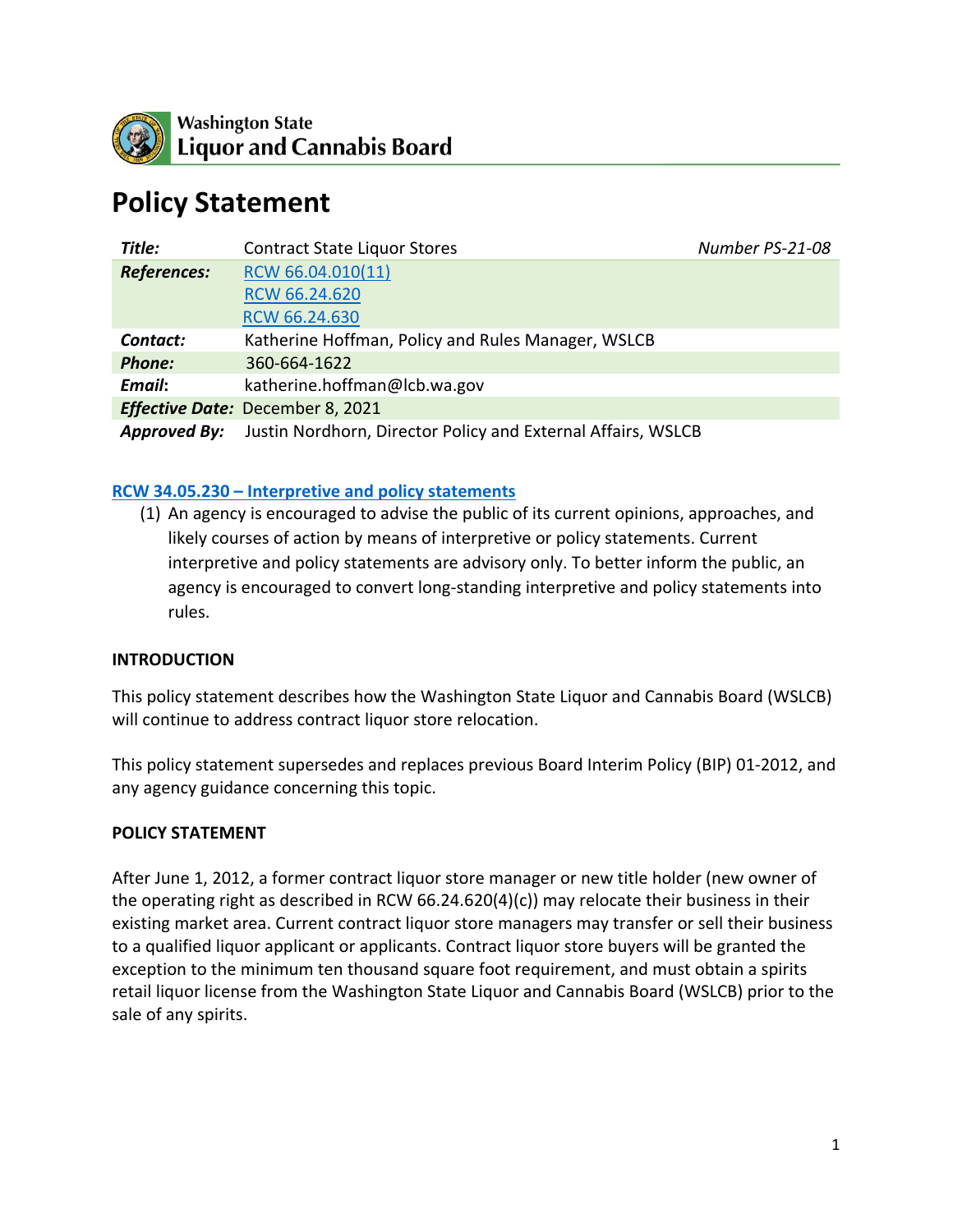#### **STATUTORY AUTHORITY**

**RCW 66.04.010(11)** defines "contract liquor store" as a business that sells liquor on behalf of the board through a contract with a contract liquor store manager.

**RCW 66.24.620** describes when spirits distributor or retailer license holders could begin the sale of spirits, along with the process of state liquor store closure and auction.

**RCW 66.24.630** established the spirits retails license and describes license qualification and renewal requirements, privileges and responsibilities of licensure, and other details, such as fees and penalties for non-compliance.

**RCW 66.24.630(3)(a)** provides, in relevant part, that the WSLCB may issue a spirits retail license only for premises comprising at least ten thousand square feet of fully enclosed retail space within a single structure, including storerooms and other auxiliary areas.

**RCW 66.24.630(3)(c)** provides that the WSLCB may not deny a spirits retail license to an otherwise qualified contract liquor store at its contract location or to the holder of a former state liquor store operating rights sold at auction under RCW 66.24.620 on the grounds of location, nature or size of the premises to be licensed. The board may not deny a spirits retail license to applicants that are not contract liquor stores or operating rights holders on the grounds of the size of the premises to be licensed, if such applicant is otherwise qualified and the board determines that:

(i) There is no spirits retail license holder in the trade area that the applicant proposes to serve;

(ii) The applicant meets, or upon licensure will meet, the operational requirements established by the board by rule; and

(iii) The licensee has not committed more than one public safety violation within the three years preceding application.

## **BACKGROUND AND ANALYSIS**

Part of Initiative Measure 1183 (Chapter 2, Laws of 2012, §102), codified in RCW 66.24.620(4)(c) required the LCB to "…sell by auction open to the public the right at each stateowned store location of a spirits retail license to operate a liquor store upon the premise." RCW 66.24.620(4)(c) further provides that, "Acquisition of the operating rights must be a precondition to, but does not establish eligibility for, a spirits retail license at the location of a state store and does not confer any privilege conferred by a spirits retail license." The WSLCB refers to the holder of the right to operate a liquor licensed business as a title owner.